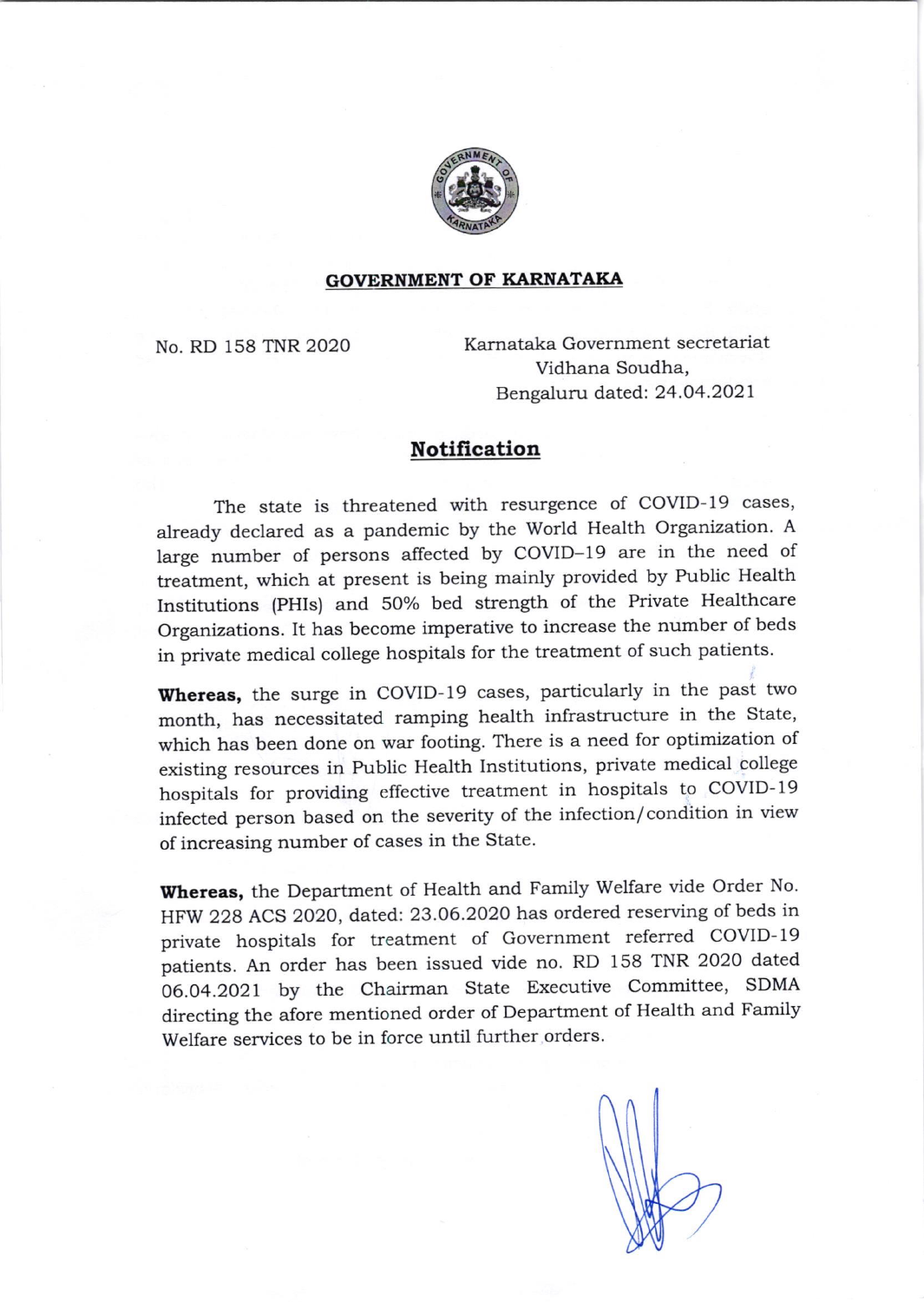Now, therefore, in exercise of the powers conferred under the Disaster Management Act, 2005, the undersigned in his capacity of Chairman of the State Executive Committee, under the Powers vested under Section 24(f) and, Section 24(l) of the Disaster Management Act, 2005, issues the following orders to share the number of beds in Private Govemment Medical College Hospitals between Government referred and Private patients.

75% of beds in private medical college hospitals having facilities to treat COVID- 19 patients shall be reserved for the treatment of patients referred by the public health authorities. This will include the HDU and ICU beds both with and without ventilator.

Non-adherence/non-compliance to the enclosed order by any private Healthcare Providers will be liable to be proceeded against as per the provisions of Section 51 to 60 of the Disaster Management Act, 2005, besides legal action under relevant section of IPC, and other legal provisions as applicable.

By order and in the name of the Governor of Karnataka

umar IChief Secretary to Government & Chairman, State Executive Committee, SDMA

To:

The Compiler, Karnataka Gazette, Bengaluru for publication in the Special Gazette immediately

Copy for information, compliance and circulation to all the concerned:

- 1. The Chief Commissioner, BBMP
- 2. The Commissioner of police, Eengaluru.
- 3. The Commissioner, Department of Health and Family Welfare, Bangalore
- 4. The Mission Director, NHM Bangalore
- 5. The Special Commissioner, BBMP.
- 6. All the Deputy Commissioners in the State of Karnataka.